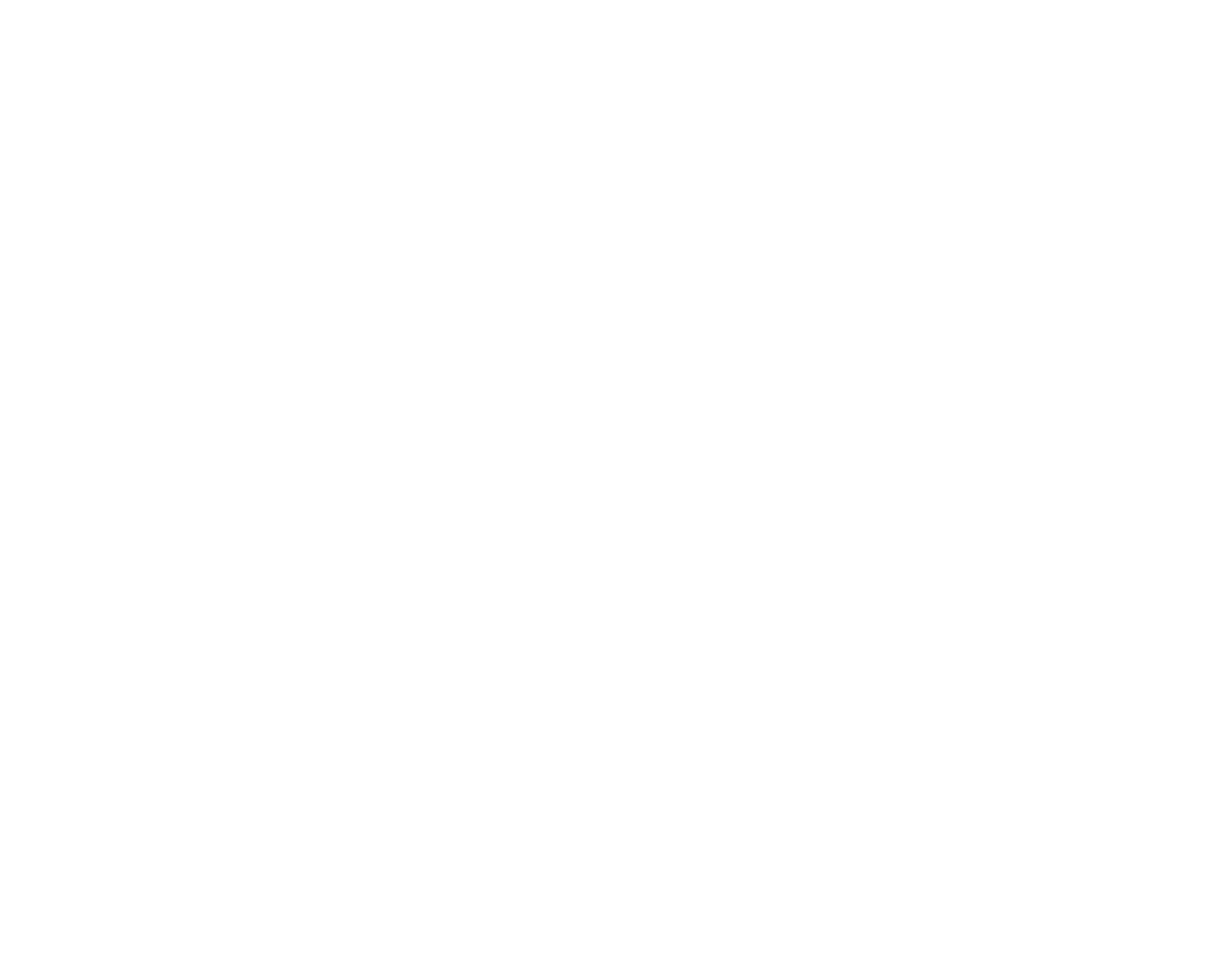# **Education for Homeless Youth**

**42 U.S.C. § 11431 et seq.**

**Date of Issue:** February 3, 2010

**Date of Review:** December 10, 2016, August 19, 2015, September 1, 2011

## **Purpose**

In 1987, Congress passed the Stewart B. McKinney Homeless Assistance Act, (subsequently renamed the McKinney-Vento Homeless Assistance Act) to aid homeless persons. The Act defines the term "homeless children and youths" as individuals who lack a fixed, regular, and adequate nighttime residence. On December 10, 2015, the Every Student Succeeds Act (ESSA) was enacted, amending McKinney-Vento.

## **Procedures**

This Basic Education Circular (BEC) explains the categories of children who are "homeless" and entitled to the protections of the federal law. These categories include: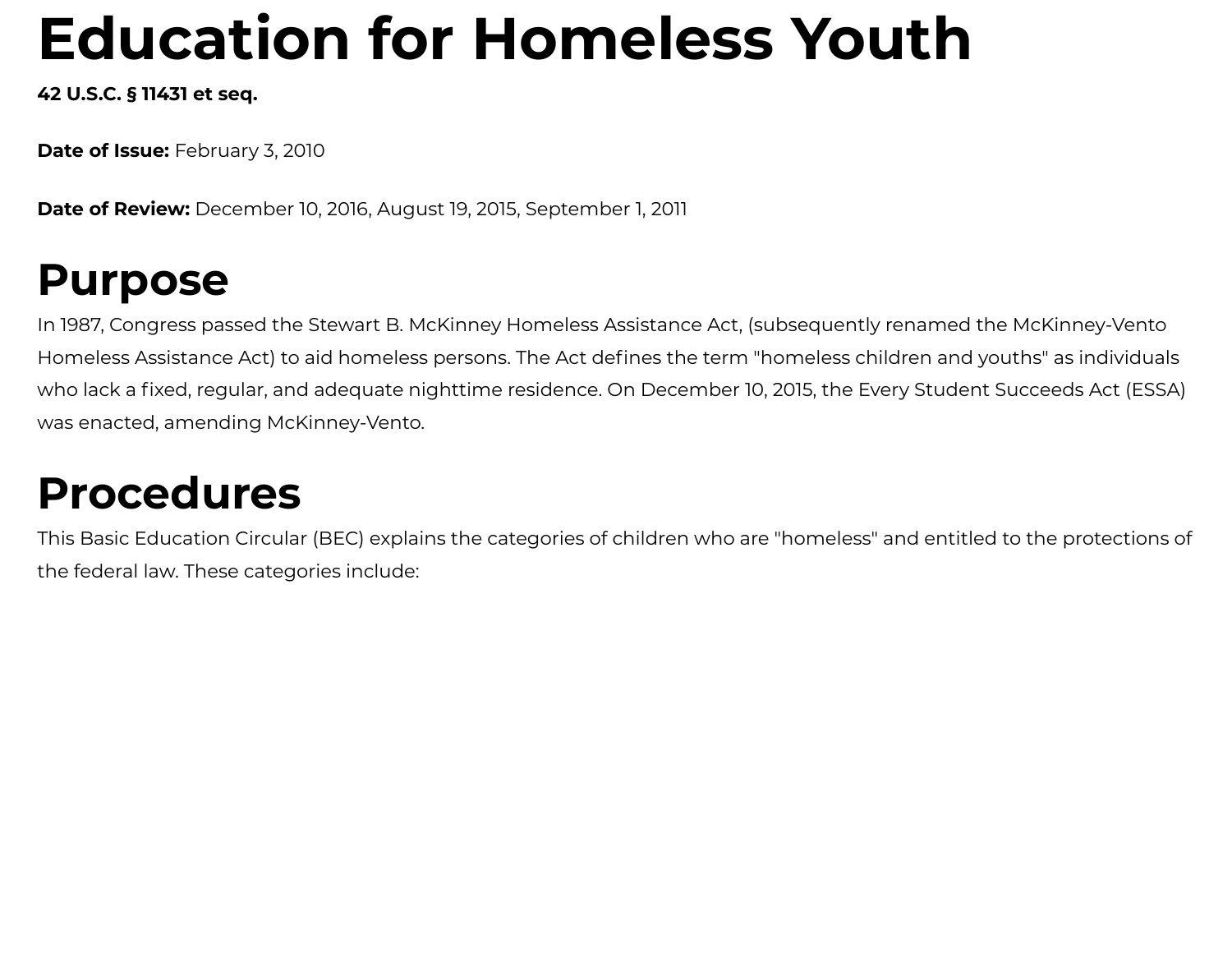- i. children and youths who are sharing the housing of other persons due to loss of housing, economic hardship or a similar reason; are living in motels, hotels, trailer parks or camping grounds due to the lack of alternative adequate accommodations; are living in emergency or transitional shelters; are abandoned in hospitals;
- ii. children and youths who have a primary nighttime residence that is a public or private place not designed for or ordinarily used as a regular sleeping accommodation for human beings;
- iii. children and youths who are living in cars, parks, public spaces, abandoned buildings, substandard housing, bus or train stations, or similar settings;
- iv. "migratory children" who qualify as homeless under federal law because the children are living in circumstances described in clauses (i) through (iii) above. The term "migratory children" means children who are (or whose parent(s) or spouse(s) are) migratory agricultural workers, including migratory dairy workers or migratory fishermen, and who have moved from one school district to another in the preceding 36 months, in order to obtain (or accompany such parents or spouses in order to obtain) temporary or seasonal employment in agricultural or fishing work; and,
- v. "Unaccompanied homeless youth" including any child who is "not in the physical custody of a parent or guardian." This includes youth who have run away from home, been thrown out of their home, been abandoned by parents or guardians, or separated from their parents for any other reason.

Communication and collaboration among education and child welfare professionals is critical to support school stability and continuity for children in out-of-home care. The law requires child welfare and local education agencies to work together to promote school stability and continuity including trying to ensure children remain in the school in which they were enrolled at the time of placement when it is in their best interest. Best practice would suggest that decisions be made collaboratively between school personnel, child welfare agencies and any other individual involved in the child's case including the child, resource parent, child advocate and attorney. It is imperative that caseworkers and school district administration and staff work together to help ensure the educational progress of all students.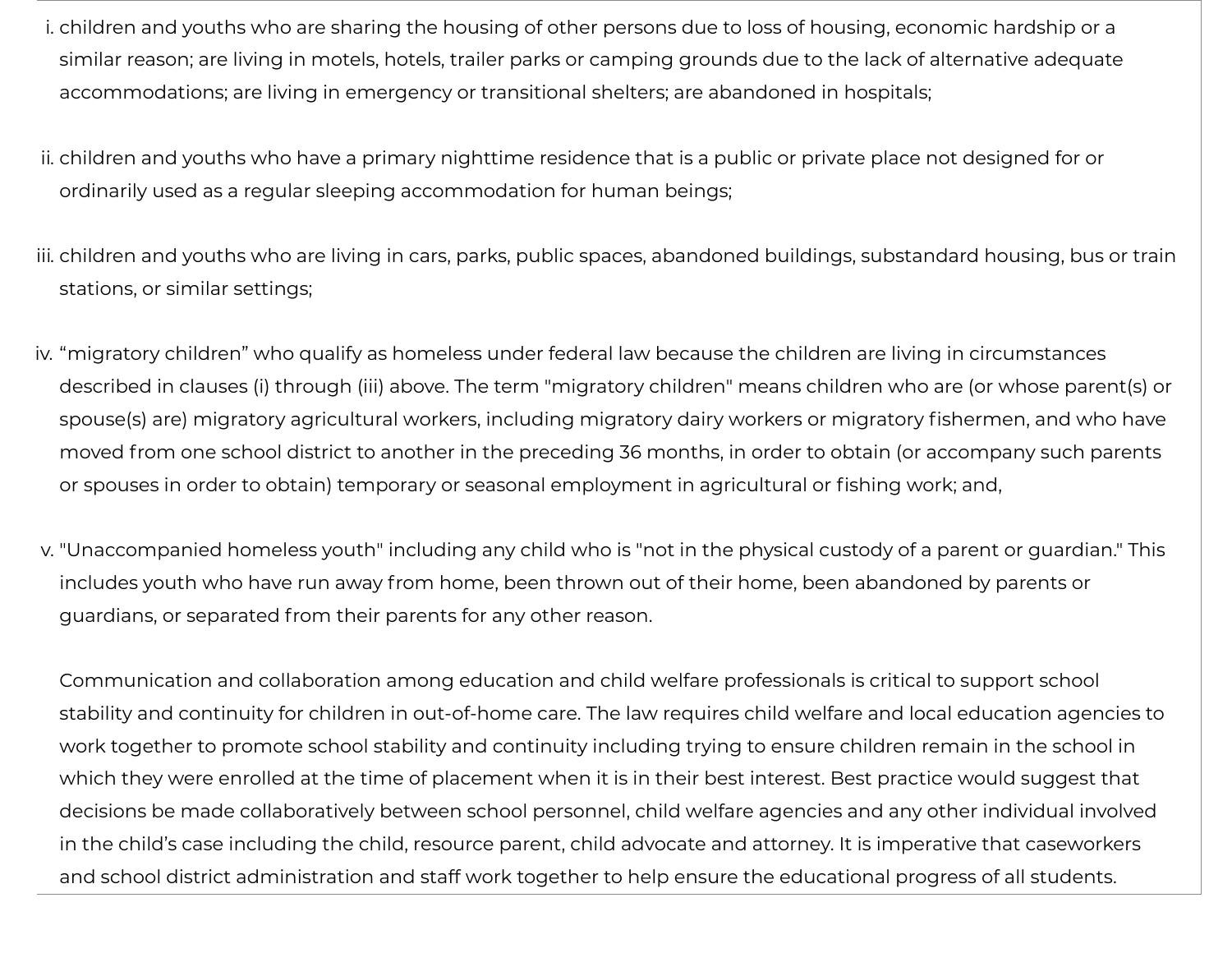Under the Pennsylvania Education for Homeless Children and Youth State Plan, homeless children are defined as "children living with a parent in a domestic violence shelter; runaway children and children, and youth who have been abandoned or forced out of their home by parents or other caretakers; and school-aged parents living in houses for school-aged parents if they have no other available living accommodations."

The McKinney-Vento Act states that it is the policy of Congress that state educational agencies shall ensure that each child of a homeless individual and each homeless youth has equal access to the same free, appropriate public education, including a public preschool education, as provided to other children and youths 42 U.S.C. § 11431. Specifically, 42 U.S.C. § 11432(g) (3) (A) indicates that the local educational agency (LEA) shall, according to the child's best interest: In accordance with Section 722 (g) (3) (B) (ii), the local educational agency:

- I. must presume that keeping a homeless child or youth in the school of origin is in the child's or youth's best interest unless doing so is contrary to the request of the child's or youth's parent or guardian, or (in the case of an unaccompanied youth) the youth;
- II. must consider student-centered factors related to a child's or youth's best interest, giving priority to the request of the child's or youth's parent or guardian, or (in the case of an unaccompanied youth) the youth; or
- III. if the LEA determines that it is not in a child's or youth's best interest to attend the school of origin, or the school requested by the parent, guardian, or unaccompanied youth, it must provide a written explanation of the reasons for its determination, in a manner and form that is understandable.

According to the McKinney-Vento Act the term "school of origin" means the school the child or youth attended when permanently housed, or the school in which the child or youth was last enrolled. 42 U.S.C. § 11432(g) (3) (G).

# **Homeless Students Residing in Shelters, Facilities or Institutions**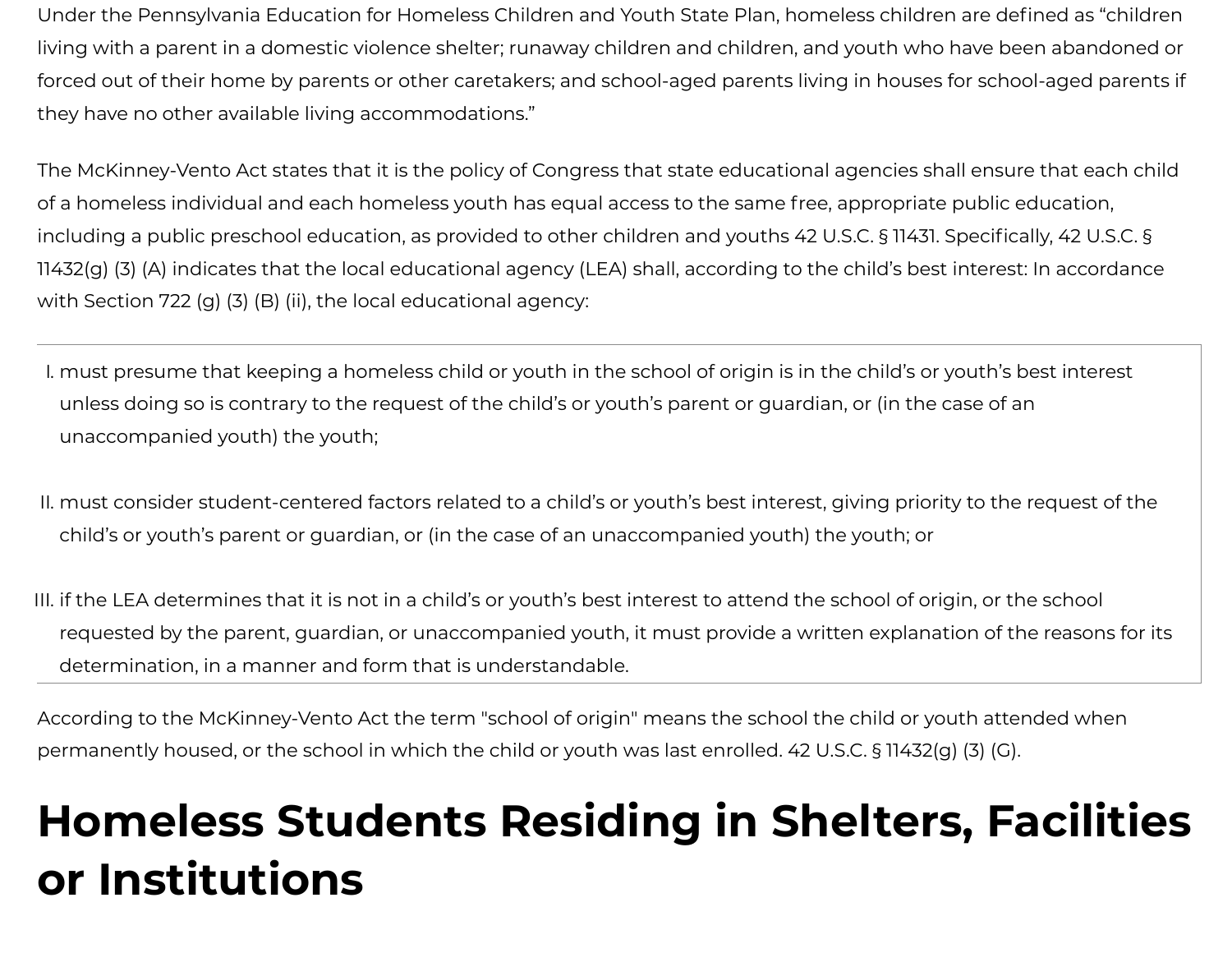Section 1306 of the Pennsylvania Public School Code (24 P.S. §13-1306) deals with the public school admission of nonresident students living in shelters, facilities or institutions. Implementing regulations for Section 1306 are found in Section 11.18 of the State Board of Education regulations. 22 Pa. Code § 11.18 (a) addresses the public school admission of nonresident children who live in an institution, shelter or custodial care facility:

a. The board of school directors of <sup>a</sup> school district in which there is located <sup>a</sup> licensed shelter, group home, maternity home, residence, facility, orphanage or other institution for the care or training of children or adolescents, shall admit to the district's public schools school age children who are living at or assigned to the facility or institution and who are residents of the district or another school district in this Commonwealth.

22 Pa. Code § 11.18, as it applies to homeless children and youth, includes within the definition of "licensed shelter" those facilities which provide temporary shelter for a specified, limited period of time. Therefore, children in temporary shelters and children who "lack a fixed, regular, adequate night time residence" – homeless children – are entitled to free school privileges from either the school district in which their person or the shelter is located or the school district of origin.

# **Homeless Students Not Residing in a Shelter, Facility or Institution**

Homeless students may reside in hotels, motels, cars, tents or temporarily doubled-up with a resident family because of lack of housing. In determining residence and in the case of homeless children, equating "residence" and "domicile" (home) does not apply. They are presently unable to establish "homes" on a permanent basis. Homeless families are not required to prove residency regarding school enrollment. These students should be enrolled without delay, in the district where they are presently residing or continue their education in the district of prior attendance.

Children experiencing homelessness are often highly mobile and may not stay in the same school district each night or each week. This is particularly true regarding children who stay overnight in vehicles, those who stay with different family members or friends, or those who receive services from agencies, organizations or networks which facilitate overnight accommodations in multiple school districts. These children should not be forced to change school districts every time their overnight accommodations change. Rather, these children are entitled to attend school in any school district where a parent, guardian, an adult caring for them or where an unaccompanied child: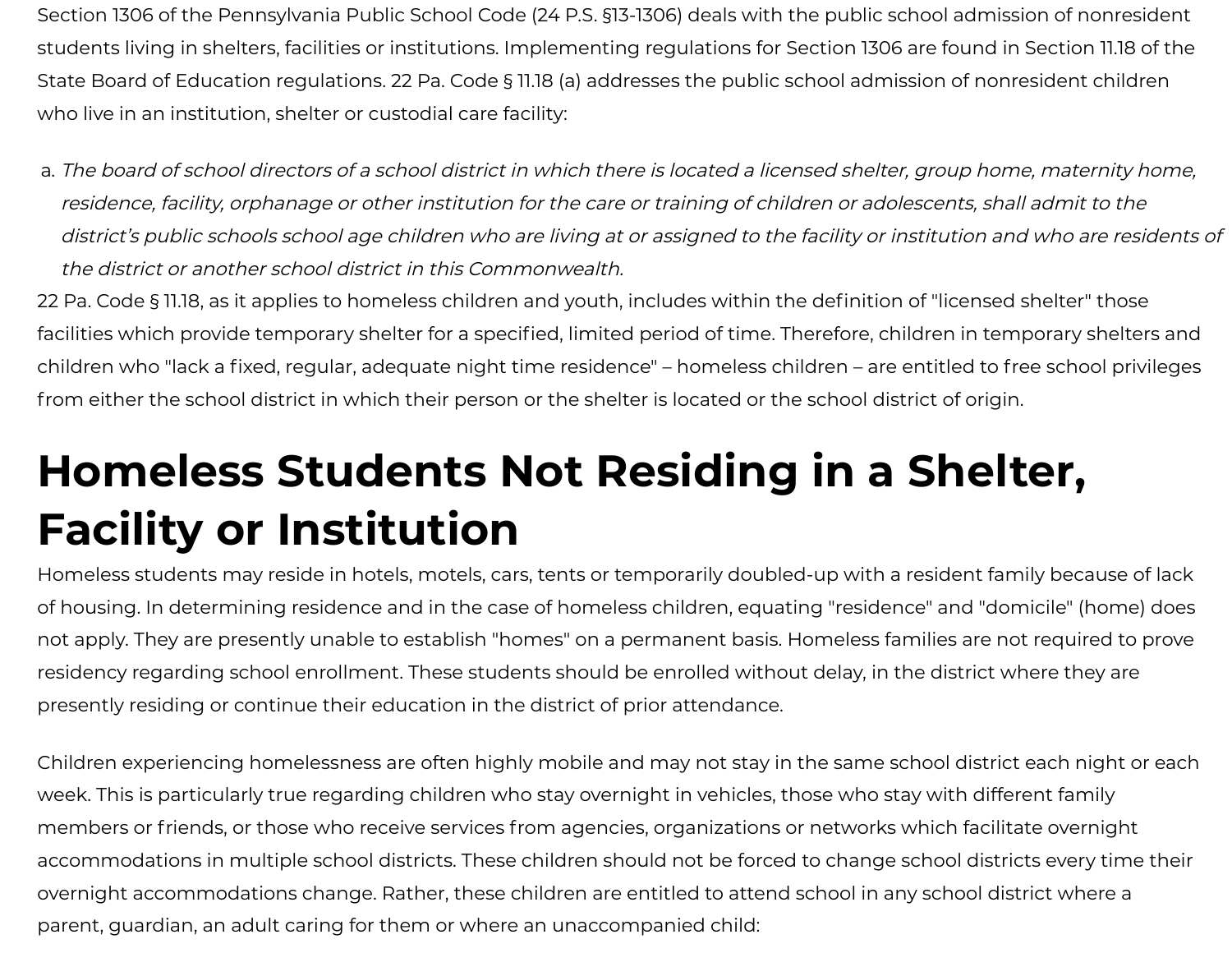- Spends the greatest percentage of his or her time; or
- Has a substantial connection such as where he or she is
	- regularly receiving day shelter or other services involving any of the 16 McKinney-Vento Activities (42 U.S.C. 11433(d)) for individuals who are homeless;
	- conducting daily living activities; or
	- staying overnight on a recurring basis.

This policy helps maintain continuity and school stability for homeless children in compliance with the McKinney-Vento Act.

The child or youth shall continue to be enrolled in the school in which he or she is seeking enrollment until the complaint or appeal is fully resolved by a McKinney-Vento coordinator, state coordinator, through mediation or in court.

# **School Placement**

The McKinney-Vento Act requires that, "local educational agencies will designate an appropriate staff person, who may also be a coordinator for other federal programs, as a local educational agency liaison for homeless children and youth." This person has the following responsibilities:

- 1. Identify homeless children and youths with assistance by school personnel and through coordination activities with other entities and agencies.
- 2. Inform parents or guardians of educational rights and related opportunities available to their children, including Head Start programs (including Early Head Start programs), early intervention services under Part C of the IDEA, other preschool programs administered by the LEA, and provide them with meaningful opportunities to participate in the education of their children.
- 3. Disseminate public notice of the educational rights of homeless students where children and youths receive services under the McKinney-Vento Act (such as schools, family shelters and food pantries).
- 4. Mediate enrollment disputes in accordance with the Enrollment Dispute section.
- 5. Inform the parent or guardian of a homeless child, youth and any unaccompanied youth, of all transportation options, including to the school of origin, and assist in accessing these transportation services.
- 6. Liaisons are required to ensure that unaccompanied youth are immediately enrolled in school pending resolution of disputes that might arise over school enrollment or placement.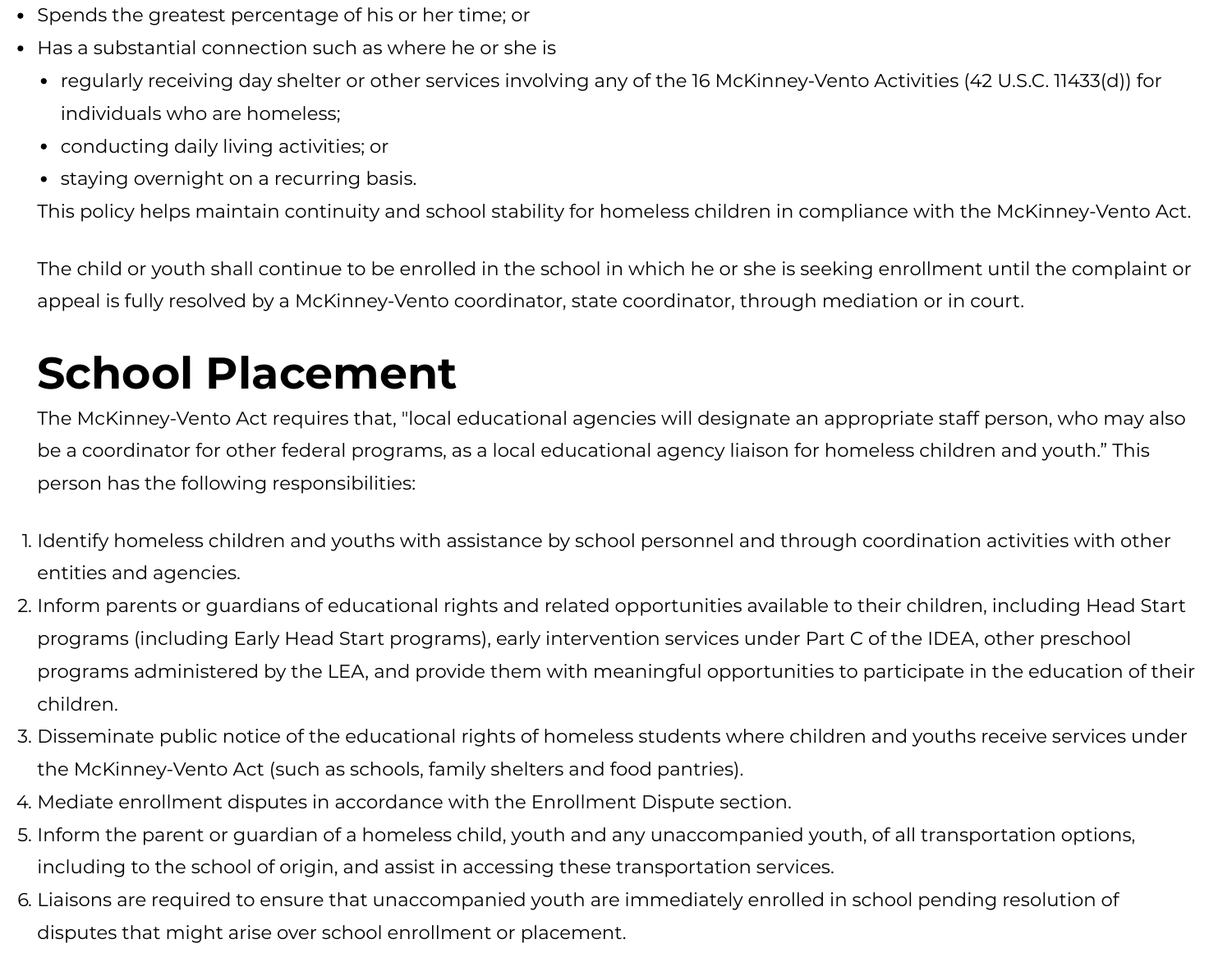- 7. Liaisons are required to assist children and youths who do not have documentation of immunizations or medical records to obtain necessary immunizations or necessary medical documentation.
- 8. Understand the guidance issued by the Pennsylvania Department of Education (PDE) for the education of homeless students and be ready to explain the BEC related to homeless education to school district staff.
- 9. Get to know the best resources in their community to assist families with referrals for things such as shelter, counseling, food and transportation.
- 10. Distribute information on the subject of homeless students and arrange staff development workshops and presentations for school personnel, including office staff.
- 11. Provide standard forms and information about enrollment procedures and key school programs to each shelter in their district.
- 12. Become familiar with the various program materials that are available from PDE.
- 13. Ensure that public notice of the educational rights of homeless students is disseminated in locations frequented by parents and guardians of such children and youths, and unaccompanied youths, including schools, shelters, public libraries, and soup kitchen, in a manner and form understandable to the parents and guardians and unaccompanied youth.
- 14. Liaisons must collaborate with a school district's special education program to ensure that homeless children who are in need of special education and related services are located, identified and evaluated. This is a requirement under the Individual with Disabilities Education Act (IDEA), which mandates that highly mobile children with disabilities, including homeless children, be identified and served. Liaisons should also ensure that homeless youths who have or may have disabilities have a parent or a surrogate parent to make special education or early intervention decisions. In the case of unaccompanied homeless youth, if a student is disabled or may be disabled and the youth does not have a person authorized to make special education decisions, the following people can be temporary surrogate parents: staff in emergency shelters; transitional shelters; independent living programs; street outreach programs; and state, local educational agency or child welfare agency staff involved in the education or care of the child. This rule applies only to unaccompanied homeless youth.
- 15. Liaisons should also identify preschool-aged homeless children by working closely with shelters and social service agencies in their area. In addition, the liaison should inquire, at the time they are enrolling homeless children and youths in school, whether the family has preschool-aged children.
- 16. Liaisons can identify unaccompanied homeless youth while respecting their privacy and dignity by providing specific outreach to areas where eligible students who are out of school may congregate.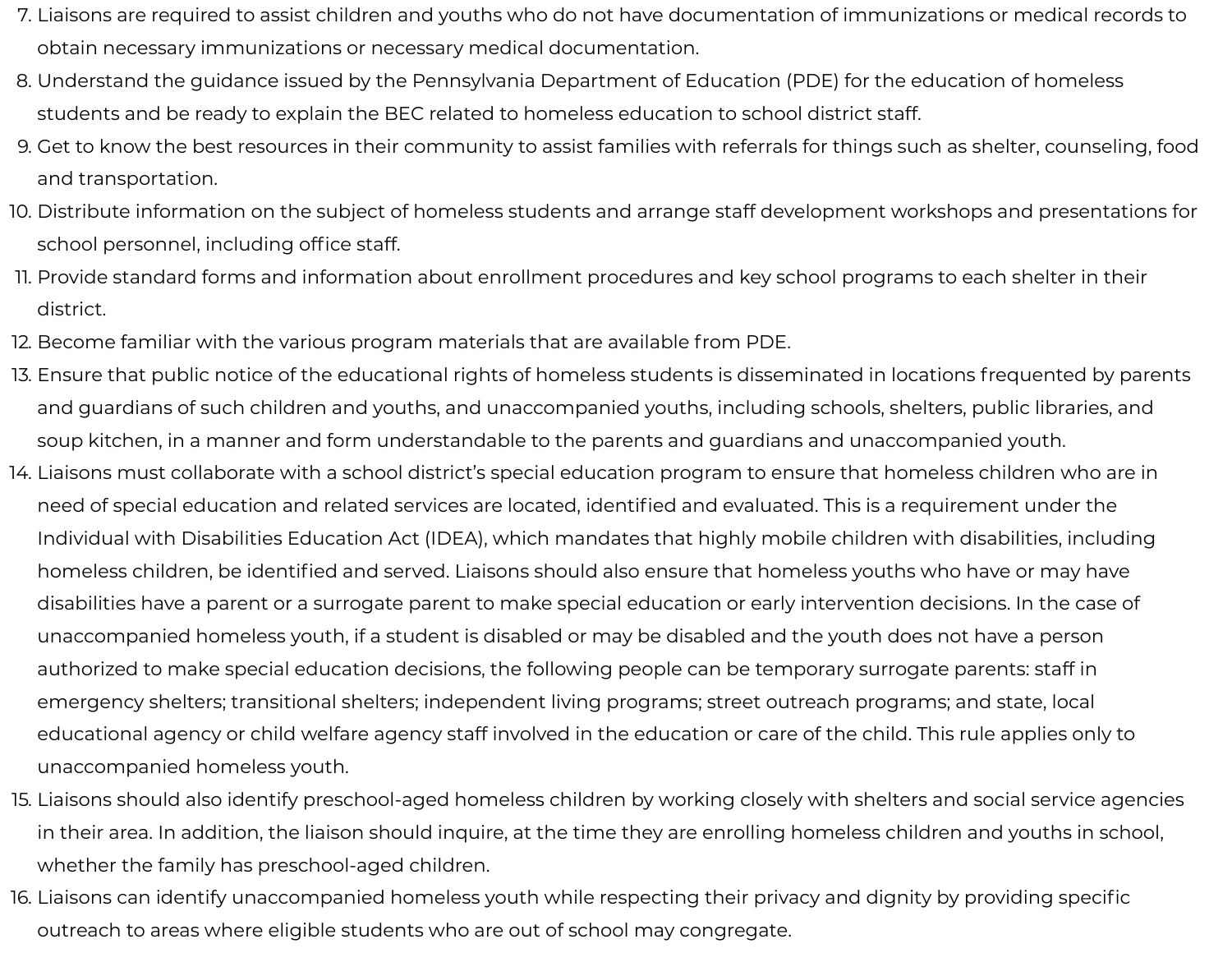17. Liaisons ensure that unaccompanied youths are enrolled in school, and have opportunities to meet the same challenging state academic standards as the state establishes for other children and youths, are informed of their status as independent students under section 480 of the Higher Education Act of 1965 (HEA) (20 U.S.C 1087w), and their right to receive verification of this status from the local liaison.

Appropriate school placement arrangements, based on the child's best interest, should be implemented through the cooperative efforts of the respective chief school administrators. Each case presents a unique set of circumstances and, therefore, requires an individualized response. In all cases, the LEA shall comply, to the extent feasible, with the request made by a parent or guardian regarding school selection, shall attempt to minimize disruptions and shall maintain the highest possible degree of continuity in programs for all homeless students. The choice regarding placement shall be made regardless of whether the child or youth lives with the homeless parents or has been temporarily placed elsewhere.

Homelessness alone is not a reason to separate students from the mainstream school environment. Homeless children and youths should have access to education and other services that they need to ensure that they have an opportunity to meet the same challenging state student performance standards to which all students are held.

In determining the best interest of the child or youth under McKinney-Vento Act, the LEA shall:

- I. Continue the child's or youth's education in the school of origin for the duration of homelessness when a family becomes homeless between academic years or during an academic year; and for the remainder of the academic year even if the child or youth becomes permanently housed during an academic year; or
- II. Enroll the child or youth in any public school that non-homeless students who live in the attendance area in which the child or youth is actually living are eligible to attend.

The selected school shall immediately enroll the child or youth in school, even if the child or youth lacks records normally required for enrollment, such as previous academic records, medical records, proof of residency or other documentation. Section 722 (g)(3)(C) (i)(II) requires that a school selected based on a homeless child's or youth's best interest must immediately enroll such child or youth even if he or she has missed application or enrollment deadlines during any period of homelessness.

The terms "enroll" and "enrollment" are defined as attending classes and participating fully in school activities. The enrolling school must immediately contact the last school attended to obtain relevant records.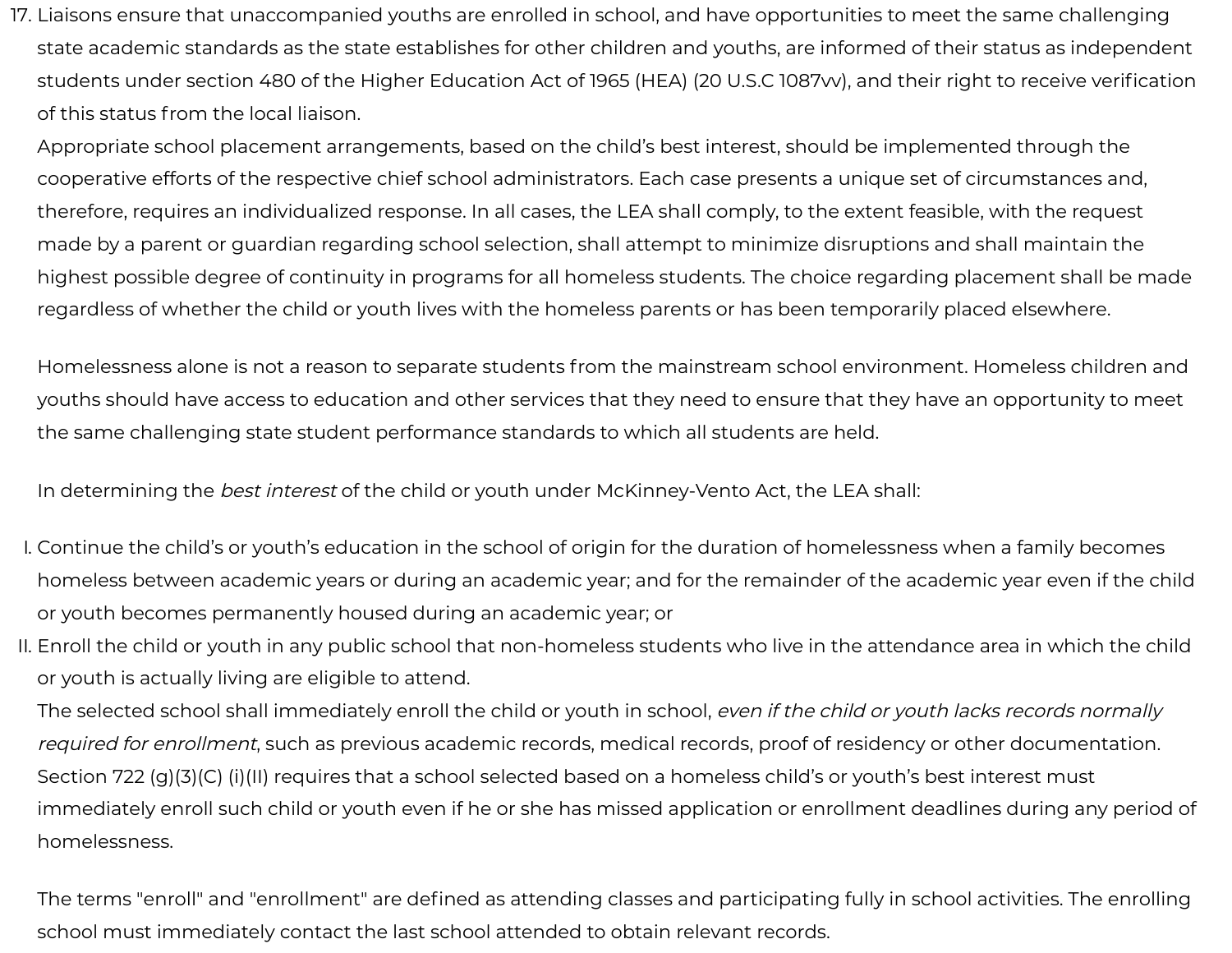In order to ensure immediate enrollment, in accordance with Section 722 (g)(6)(A)(ix), the LEA liaison is required to: train school enrollment staff about the legal requirement that homeless children and youths be immediately enrolled and provided transportation; review school regulations and policies to ensure that they comply with the McKinney-Vento Act requirements; inform families and youth, in a language they can understand, of their rights; develop clear, understandable and accessible written explanations of decisions and the right to appeal; and expeditiously follow up on any special education or language assistance needs presented by a student.

# **School/Health Records**

The educating district should immediately enroll and begin to provide instruction. The receiving school district may contact the district of origin for oral confirmation that the child has been immunized. Oral confirmation between professionals is a sufficient basis to verify immunization with written confirmation to follow within 30 days. The instructional program should begin as soon as possible after the enrollment process is initiated and should not be delayed until the procedure is completed. The law specifies that information about a homeless child's or youth's living situation shall be treated as a student education record, and shall not be deemed to be directory information. (Section 722 (g)(3)(G)).

According to federal law, "(iii) If the child or youth needs to obtain immunizations, or immunization or medical records, the enrolling school shall immediately refer the parent or guardian of the child or youth to the local educational agency liaison designated under paragraph (1)(J)(ii), shall assist in obtaining necessary immunizations, or immunization or medical records, in accordance with subparagraph (D)" 42 U.S.C. §11432(g)(c)(iii).

# **Title I**

Title I of the Elementary and Secondary Education Act (reauthorized December 2015 by the Every Student Succeeds Act) mandates that funds be reserved to serve homeless children. Title I states, "A local educational agency shall reserve such funds as are necessary to provide services comparable to those provided to children in schools funded under this part to serve homeless children who do not attend participating schools, including providing educationally related support services to children in shelters and other locations where children may live." Under Title I, homeless children are eligible for services if they are attending schools served by an LEA.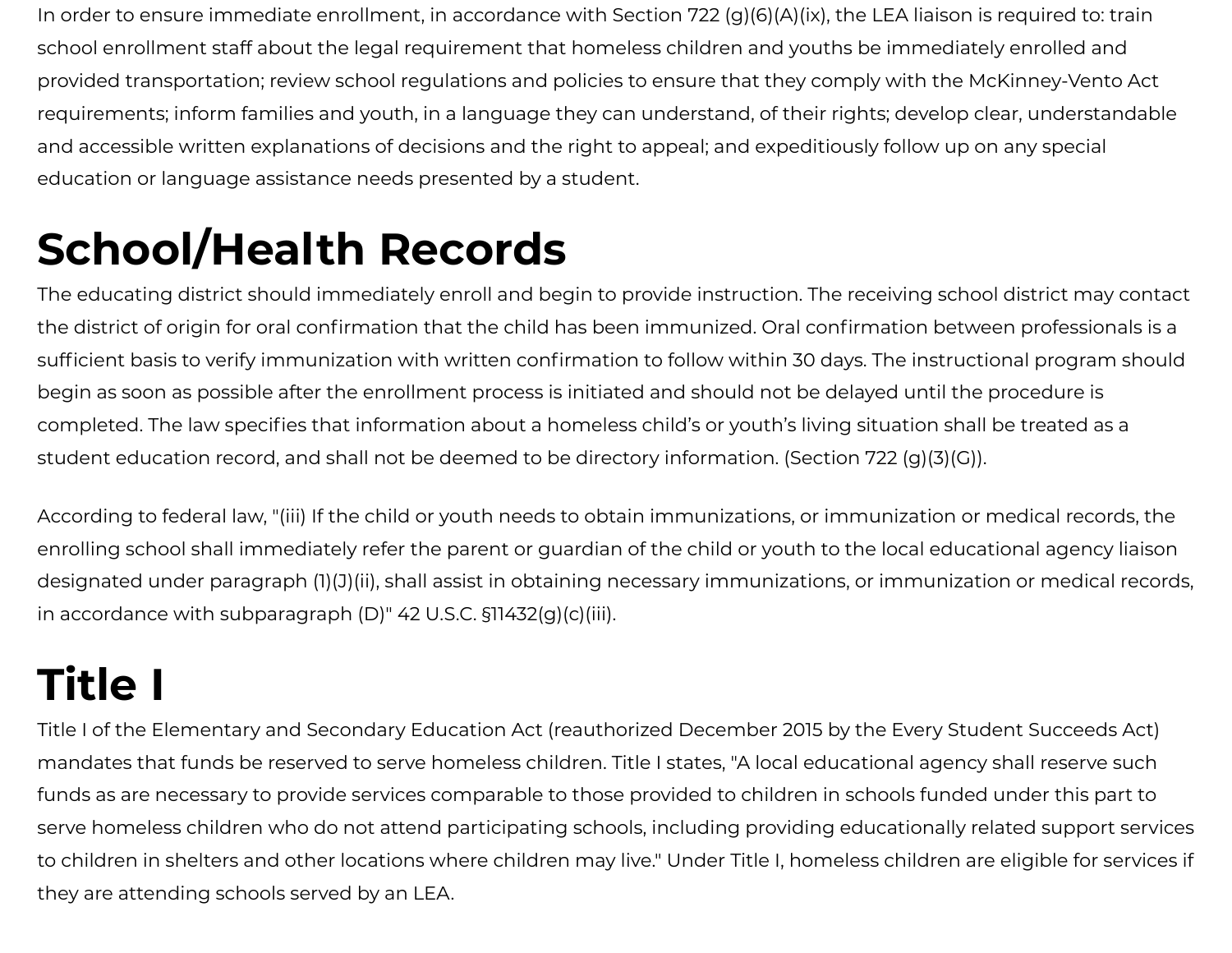## **Transportation**

The state and its LEAs are required to adopt policies and practices to ensure that transportation is provided, at the request of the parent or guardian (or in the case of an unaccompanied youth, the liaison), to and from the school of origin. If the homeless student continues to live in the area served by the LEA, that LEA must provide or arrange transportation. If the homeless student moves to an area served by another LEA, though continuing his or her education at the school of origin, the LEA of origin and the LEA in which the student is living must agree upon a method to apportion responsibility and costs for transportation to the school of origin. This includes students enrolled in public school Head Start and Early Head Start education programs. If the LEAs cannot agree upon such a method, the responsibility and costs must be shared equally. Distance, time of year, options available, the effects of a transfer, etc., should all be addressed.

The provision of transportation to the school of origin is based on a students' status as homeless. The provision to remain in the school of origin during the remainder of the academic year is offered to provide for school stability. Local education agencies must continue to provide transportation to and from the school of origin to formerly homeless students who have become permanently housed for the remainder of the academic year during which the child or youth becomes permanently housed. (Section 722(g)(3)(A)(II)).

## **Fiscal Responsibilities**

Fiscal responsibilities apply to all homeless students, whether in regular or special education classes.

The educating district should apply the following criteria when determining fiscal responsibility:

- A. The procedures outlined below will be followed in cases when the education of the child is provided by the district where the homeless student is temporarily living (doubled up, motel, shelter). The procedures shall also apply in cases when the district of prior attendance, where that is not the district the child attended when permanently housed, will educate the child.
	- 1. Homeless individuals not in facilities (shelters) or institutions, as well as homeless individuals living in hotels, motels, cars, tents, doubled-up with a resident family, shall be reported and reimbursed as resident students;
	- 2. For homeless individuals in temporary shelters, the educating school district will send a PDE-4605 Determination of District of Residence for Student in Facilities or Institutions in Accordance with Section 1306 of the Pennsylvania Public School Code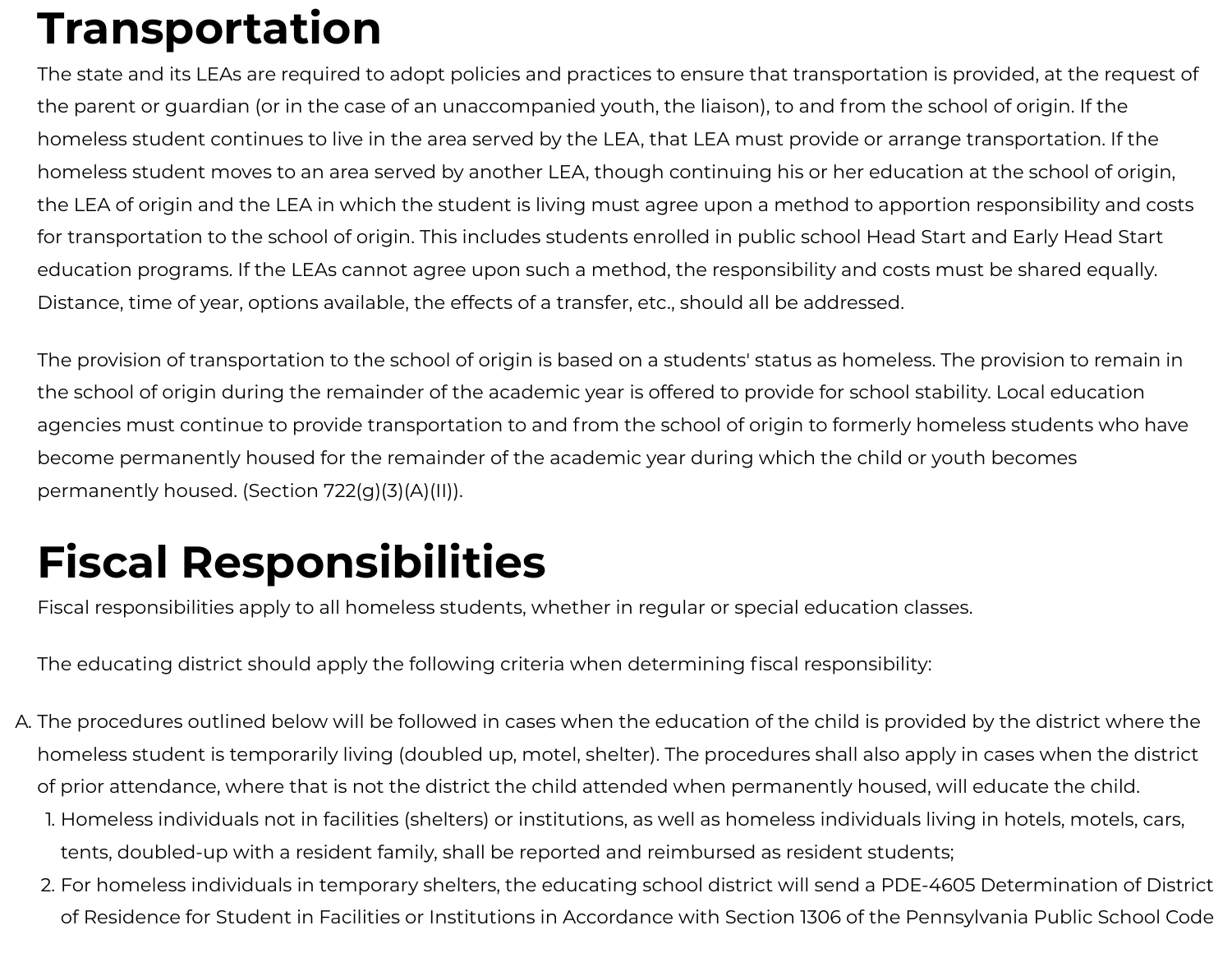to the presumed district of residence;

- 3. If PDE-4605 is acknowledged by the resident district, the educating district will enter the child on its rolls as a nonresident student from the acknowledging resident school district. The educating district will bill the resident district for tuition and will report membership data according to PDE child accounting procedures; and
- 4. If PDE-4605 is disclaimed and a school district of residence cannot be determined, the educating school district should submit a written request to PDE's School Services Office to make a determination regarding the student's "ward of the state" status.
- B. In cases when the education of the child is provided by the district of origin, including preschool children, where that is the district the child attended when permanently housed, that district will continue to educate a homeless student for the period of temporary displacement and should maintain the homeless student on its roll as a resident student. When a child or youth completes the final grade level served by the school of origin, it also includes the designated receiving school at the next grade level for all feeder schools. (Section 722(g)(3)(I)).
- C. In cases when the student becomes permanently housed during the academic year and continues in the school of origin, which is not in the district of new residence, the educating district will continue to educate the formerly homeless student, if requested by the student's parent or guardian, until the end of the academic year and should maintain the homeless student on its roll as a non-resident student. The educating district should advise the new district of residence of its financial responsibility for this student and send a tuition bill.

# **Categorical Eligibility under the National School Lunch and Breakfast Programs**

Effective July 1, 2004, Section 107 of the Child Nutrition and WIC Reauthorization Act of 2004 amended Section 9(b) of the Richard B. Russell National School Lunch Act to make runaway, homeless and migrant children categorically eligible for free meal benefits under the National School Lunch and School Breakfast Programs. The following are guidelines set out by PDE for implementation of this amendment.

1. Homeless, runaway or migratory children are automatically certified as eligible for free meal benefits and can begin receiving free meal benefits upon proper documentation for meals. Please note that documentation as runaway, homeless, or migratory can only be provided by a school district migrant education or homeless education staff.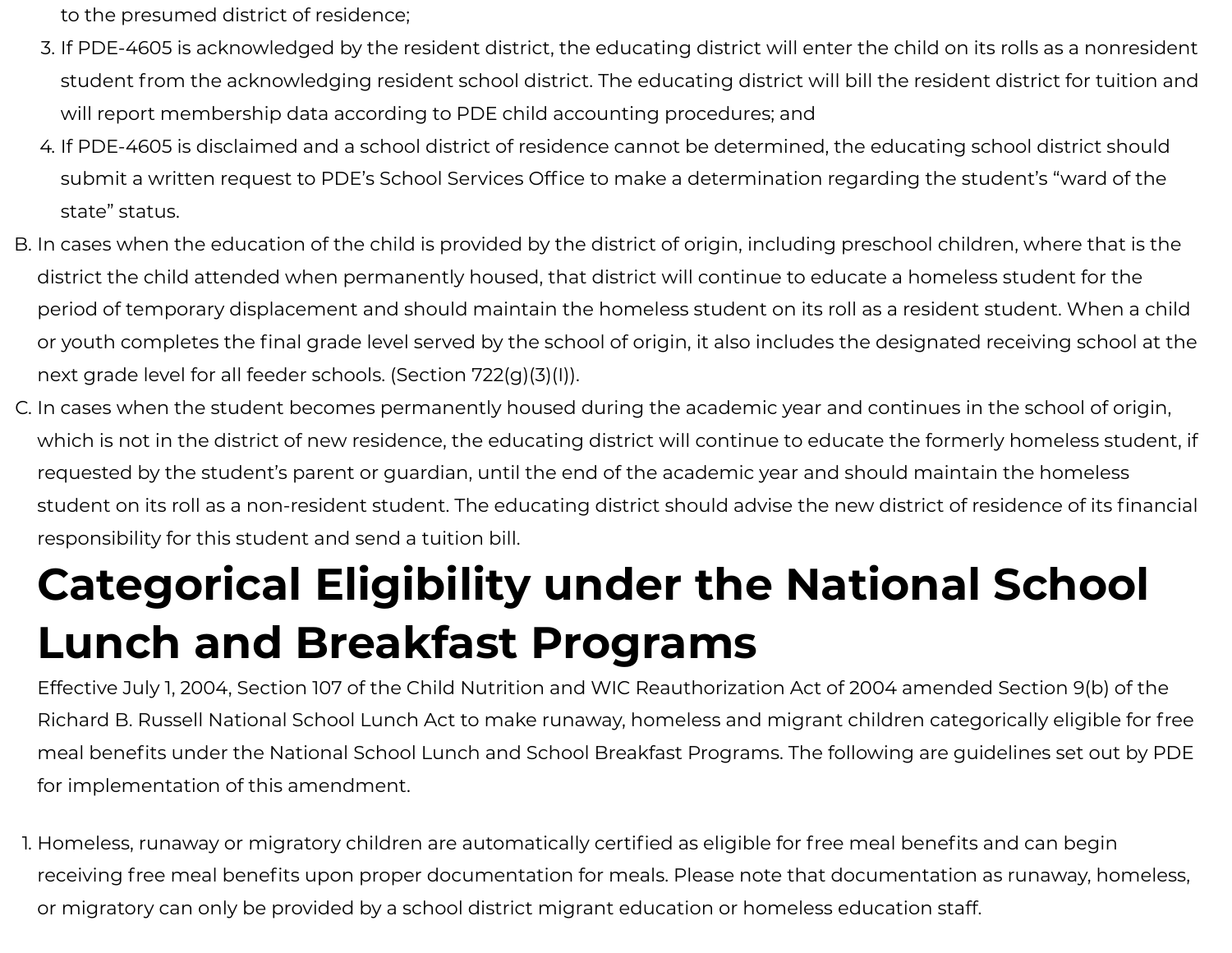2. School district migrant education or homeless education staff are responsible for providing proper documentation of a child's status to the food service directors in each school district.

## **Dispute Resolution Process**

Pursuant to the McKinney-Vento Act, every state must develop procedures for the prompt resolution of disputes regarding the educational placement of homeless children and youths. 42 U.S.C §11432(g)(1)(C). The state must ensure that LEAs comply with requirements set forth in the McKinney-Vento Act including ensuring immediate enrollment, providing written notice to families concerning school selection, enrollment decisions and providing enrollment and pendency in the school of choice while a dispute is being resolved. 42 U.S.C §11432(g)(2)(A).

PDE has developed the following procedures to govern the resolution of disputes regarding enrollment, school selection, homeless status and complaints of non-compliance with legal requirements pertaining to the education for homeless children and youths:

### **Level 1 – A dispute may be raised with a LEA.**

If a dispute arises over school selection or enrollment, the child or youth involved must immediately be admitted to the school in which they are seeking enrollment, pending resolution of the dispute 42 U.S.C.§11432(g)(3)(E)(i). PDE recommends that the parent, guardian or unaccompanied youth who initiates the dispute contact the LEA liaison for individuals experiencing homelessness as soon as possible after receiving notice of the dispute. If the person initiating the dispute does not contact the LEA liaison directly, the LEA shall be responsible for contacting the LEA liaison regarding the dispute as soon as possible and referring the family or youth involved to the liaison.

The LEA liaison shall ensure that the child or youth is immediately enrolled, explain the dispute resolution process to families and help them to use it 42 U.S.C. §11432(g)(3)(E)(iii). The LEA shall issue a written disposition of the dispute within 20 business days after the LEA liaison is notified of the dispute. The disposition shall be provided to the parent, quardian or unaccompanied youth and shall explain the basis for the decision and advise the parent, guardian or youth of the right to appeal. 42 U.S.C.§11432(g)(3)(E)(i).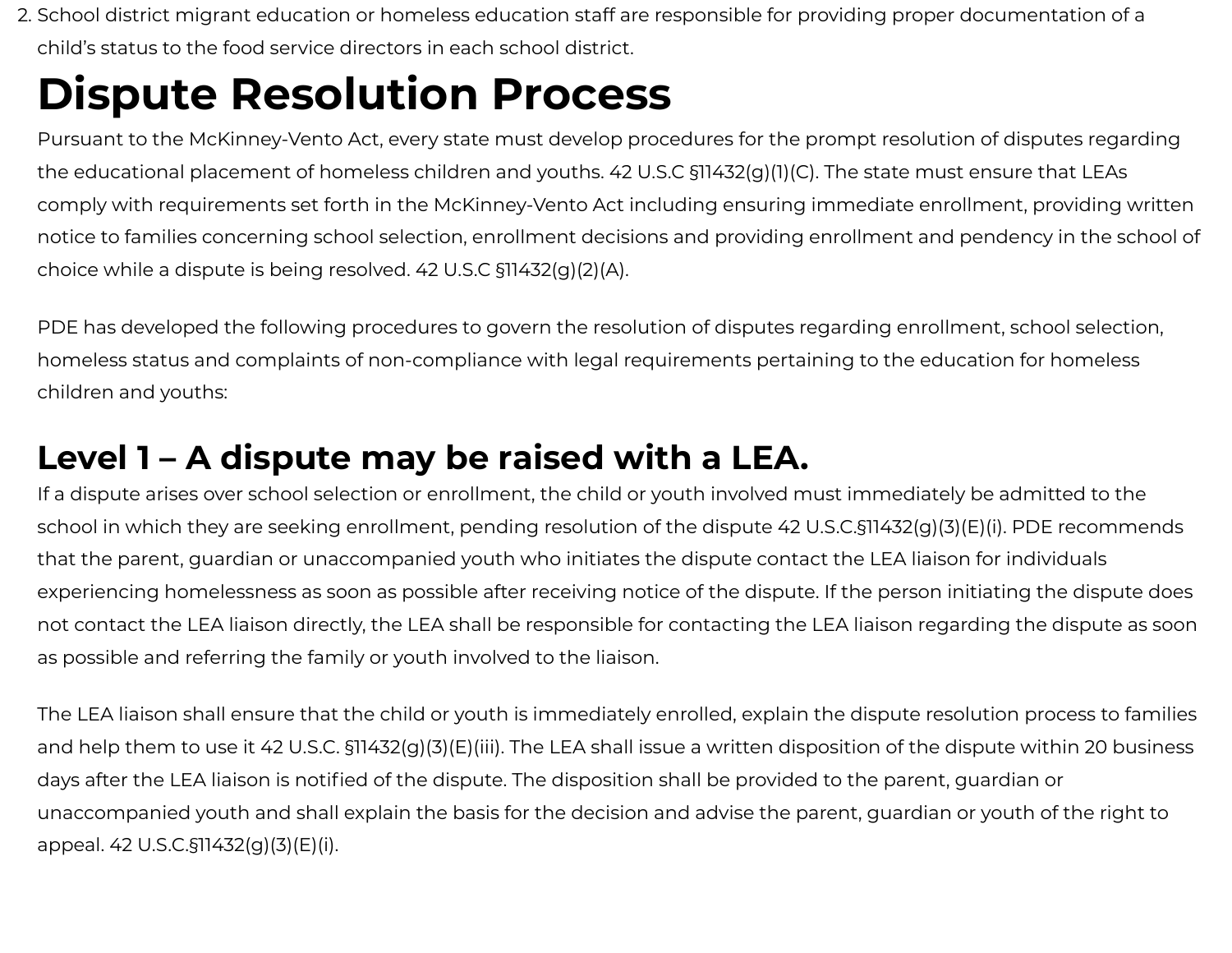NOTE: The LEA should use and maintain copies of PDE's "Notice of Procedural Safeguards" form (see attached) which ensures that all LEAs (a) inform families of the basis of their decision regarding enrollment or school selection; (b) notifies families of their right to remain in their school of choice pending resolution of the dispute and (c) explains the procedures for challenging the decision of the LEA.

### **Level 2 – A complaint may be led with a McKinney-Vento coordinator.**

If the parent, quardian or unaccompanied youth is dissatisfied with the LEA's disposition of a dispute or would like to raise any issue of McKinney-Vento Act noncompliance, they may file a complaint or appeal with a McKinney-Vento site or regional coordinator or with the state coordinator. (See attached list which contains contact information for all of the McKinney-Vento coordinators in Pennsylvania). In lieu of filing an appeal with a McKinney-Vento coordinator, a parent, guardian or unaccompanied youth may elect to appeal the LEA decision directly to a court of competent jurisdiction. Participation in the appeal procedure is not required prior to taking legal action.

A regional or site coordinator with whom a complaint or appeal is filed must notify the state coordinator immediately. Upon being notified, the state coordinator will review the complaint or appeal and assign it to a site or regional coordinator for disposition. The coordinator to whom the appeal is assigned may contact, interview and accept documentation from any individual or LEA involved, and shall issue a written disposition within 20 business days after the complaint or appeal has been assigned. The disposition shall be provided to the LEA and the parent, guardian or unaccompanied youth involved. The child or youth shall continue to be enrolled in the school in which he or she is seeking enrollment until the complaint or appeal is resolved or until a disposition from a McKinney-Vento coordinator is received.

The state coordinator may assist in the mediation of disputes directly and may also invite those involved to have the dispute mediated at any time in the process through the Dispute Resolution Program operated by the Commonwealth Office of General Counsel (OGC). The

[\(http://www.ogc.pa.gov/Services%20to%20Agencies/Mediation%20Procedures/Pages/d](http://www.ogc.pa.gov/Services%20to%20Agencies/Mediation%20Procedures/Pages/default.aspx)

OGC Dispute Resolution Programefault.aspx)

is a voluntary

informal process through which a trained mediator assists in reaching a mutually acceptable resolution.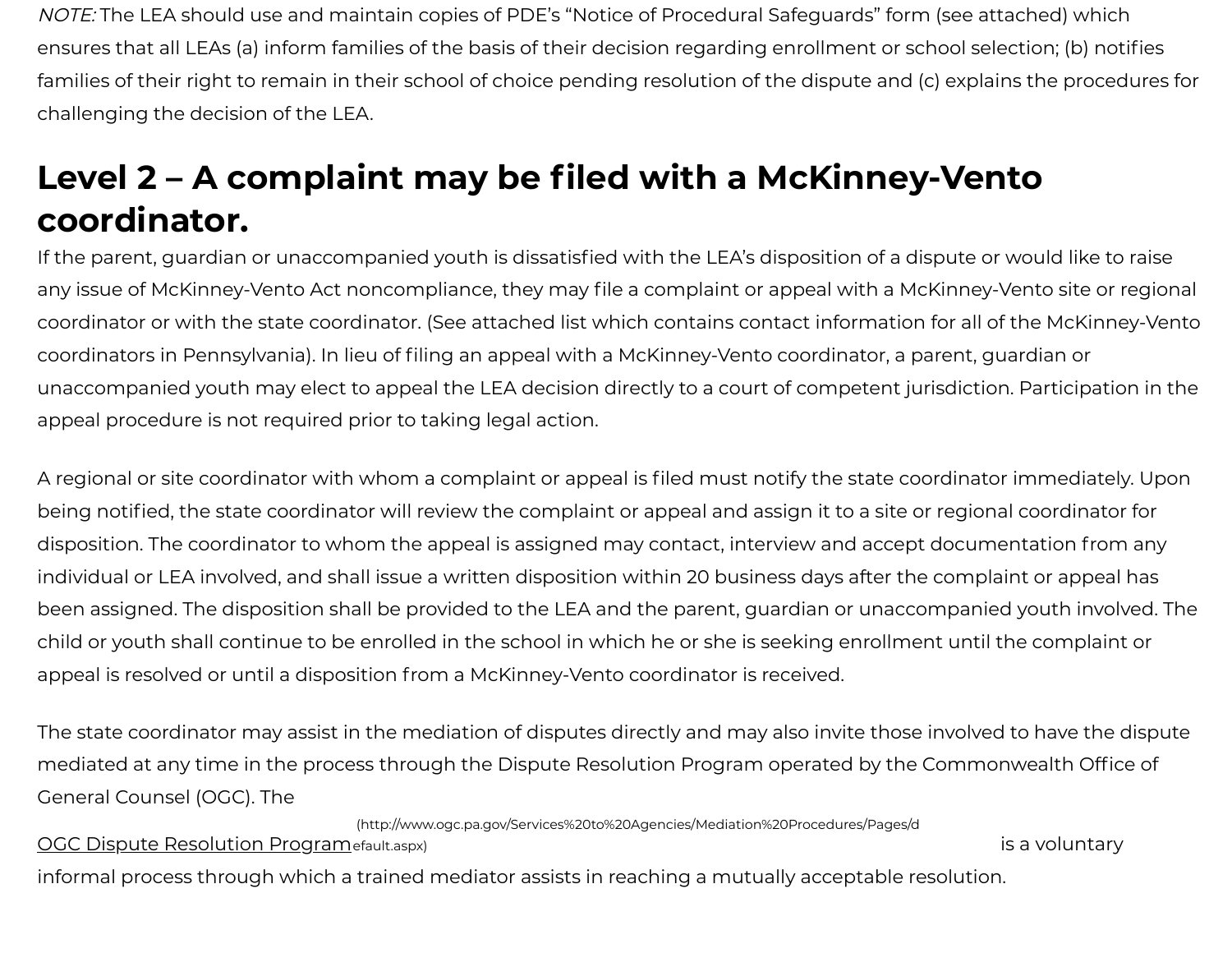Participating in mediation is not a waiver of the right to file a lawsuit nor is participation in mediation required prior to taking legal action.

NOTE: The parent, guardian or unaccompanied youth may file a complaint with the McKinney-Vento site, regional or state coordinator on the attached complaint form. However, the use of the attached form is not mandatory. Any dispute raised by a homeless family or youth concerning school enrollment or any other right under the McKinney-Vento Act whether received via telephone, letter or any mode of communication shall be treated as a complaint.

## **References**

#### **Purdon's Statutes**

24 P.S. § 13-1301 hLwInd=0&act=14&chpt=13&sctn=1&subsctn=0) [\(http://www.legis.state.pa.us/cfdocs/legis/LI/uconsCheck.cfm?txtType=HTM&yr=1949&sessInd=0&smt](http://www.legis.state.pa.us/cfdocs/legis/LI/uconsCheck.cfm?txtType=HTM&yr=1949&sessInd=0&smthLwInd=0&act=14&chpt=13&sctn=1&subsctn=0) 24 P.S. § 13-1302 hLwInd=0&act=14&chpt=13&sctn=2&subsctn=0) [\(http://www.legis.state.pa.us/cfdocs/legis/LI/uconsCheck.cfm?txtType=HTM&yr=1949&sessInd=0&smt](http://www.legis.state.pa.us/cfdocs/legis/LI/uconsCheck.cfm?txtType=HTM&yr=1949&sessInd=0&smthLwInd=0&act=14&chpt=13&sctn=2&subsctn=0) 24 P.S. § 13-1306 hLwInd=0&act=14&chpt=13&sctn=6&subsctn=0) [\(http://www.legis.state.pa.us/cfdocs/legis/LI/uconsCheck.cfm?txtType=HTM&yr=1949&sessInd=0&smt](http://www.legis.state.pa.us/cfdocs/legis/LI/uconsCheck.cfm?txtType=HTM&yr=1949&sessInd=0&smthLwInd=0&act=14&chpt=13&sctn=6&subsctn=0)

### **State Board of Education Regulations**

22 Pa. Code § 11.18  $Z$ apter11/s11.18.html&d=reduce) (http://www.pacodeandbulletin.gov/Display/pacode?file=/secure/pacode/data/022/ch

#### **Federal Regulations**

Elementary and Secondary Education Act, as reauthorized by the

Every Student Succeeds ActMcKinney-Vento Homeless Assistance Act **M** 

[\(https://www.congress.gov/bill/114th-congress/senate-bill/1177/text\)](https://www.congress.gov/bill/114th-congress/senate-bill/1177/text)

# **US Code**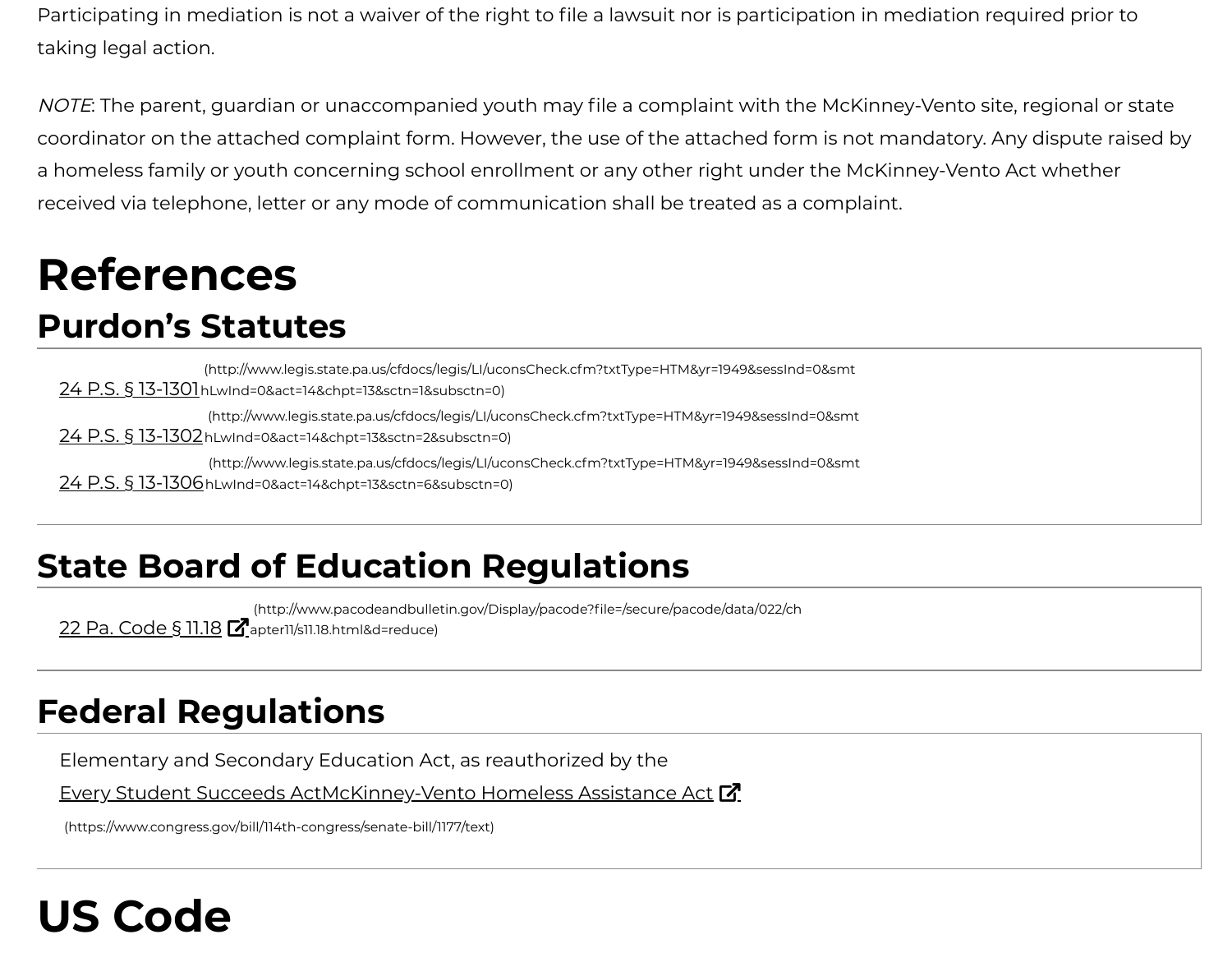#### 42 U.S.C. §§11431-11435 (including section 722) [7]

[\(http://www2.ed.gov/programs/homeless/legislation.html\)](http://www2.ed.gov/programs/homeless/legislation.html)

(http://codes.lp.findlaw.com/uscode/20/28/IV/E/1

20 U.S.C 1087vv **M**o87vv)

## **Other**

#### Pennsylvania Education for Homeless Children and Youth State Plan

[\(/Documents/K-12/Homeless%20Education/ECYEH%20State%20Plan%202013.pdf\)](https://www.education.pa.gov/Documents/K-12/Homeless%20Education/ECYEH%20State%20Plan%202013.pdf)

(PDF)

U.S. Dept. of Education Guidelines – Homeless Children and Youth Programs  $\vec{a}$ 

[\(http://www2.ed.gov/programs/homeless/legislation.html\)](http://www2.ed.gov/programs/homeless/legislation.html)

[\(http://www.ogc.pa.gov/Services%20to%20Agencies/Mediation%20Procedures/Pages/d](http://www.ogc.pa.gov/Services%20to%20Agencies/Mediation%20Procedures/Pages/default.aspx)

OGC Dispute Resolution Programefault.aspx)

Determination of District of Residence for Students in Facilities or Institutions (PDE-4605)

[\(/Documents/Teachers-Administrators/Child%20Accounting/Forms%20and%20Instructions/ChildAcct](https://www.education.pa.gov/Documents/Teachers-Administrators/Child%20Accounting/Forms%20and%20Instructions/ChildAcctg%20Determination%20of%20SD%20of%20Residence%20PDE-4605.pdf) g%20Determination%20of%20SD%20of%20Residence%20PDE-4605.pdf)

(PDF)

## **Attachments**